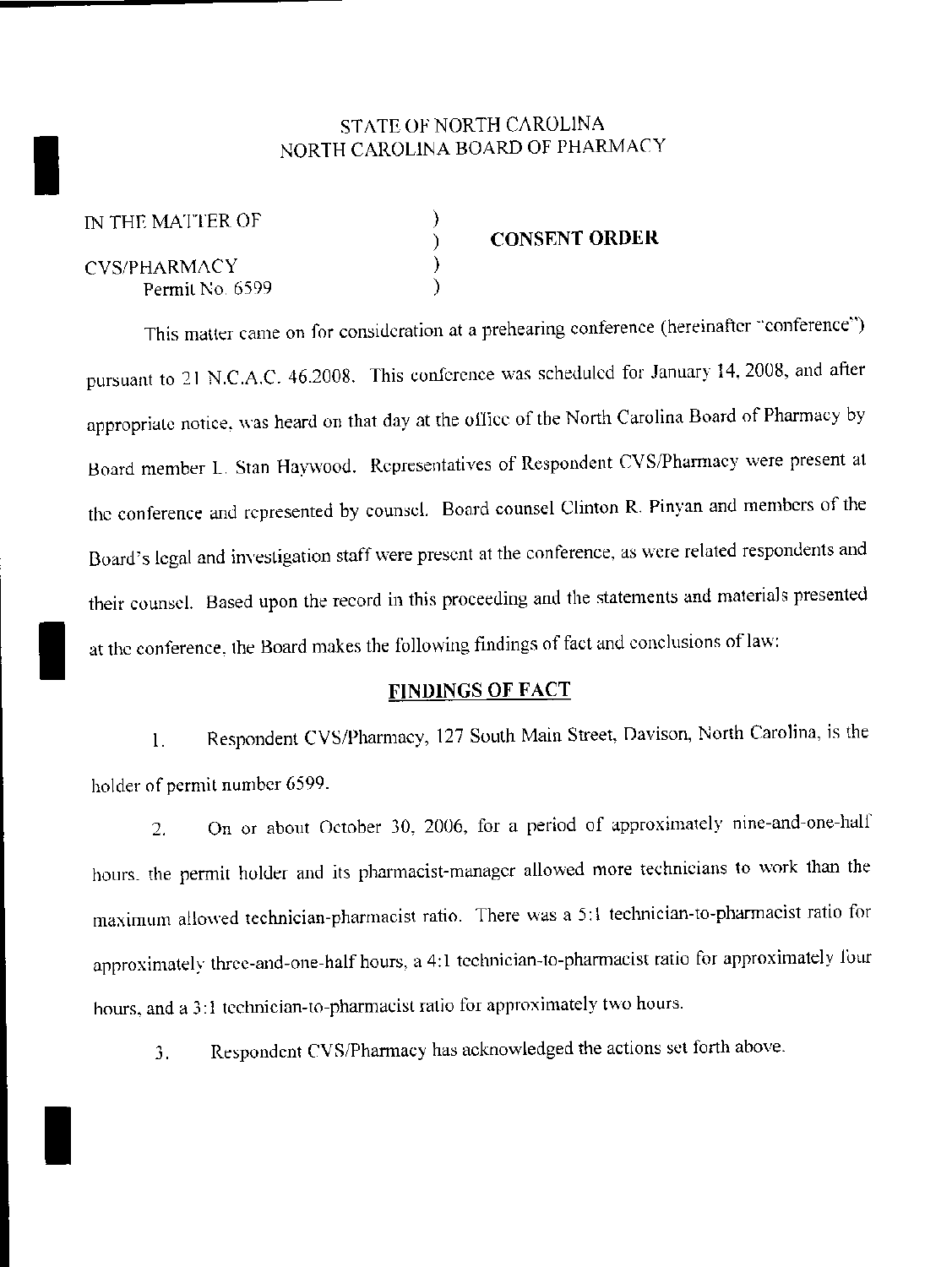The Board has considered as an aggravating factor in reaching its decision in this 4. matter that, during a period in which the pharmacist on duty was supervising four technicians, that pharmacist made a dispensing error.

## **CONCLUSIONS OF LAW**

Based on the above findings, the Board concludes as a matter of law:

Respondent CVS/Pharmacy violated N.C. Gen. Stat. §§ 90-85.38(b) and 90-85.40(f).  $1<sub>1</sub>$ 

Respondent CVS/Pharmacy admits that the conduct in this matter constitutes  $2.$ sufficient grounds for disciplinary action on its permit under N.C. Gen. Stat. § 90-85.38.

Based on the foregoing, and with the consent of the parties, IT IS THEREFORE ORDERED that Respondent CVS/Pharmacy is hereby reprimanded.

This the  $\frac{1}{4}$ <sup>th</sup> day of February, 2008.

NORTH CAROLINA BOARD OF PHARMACY By: Jack \ ampbell. l Executive Director